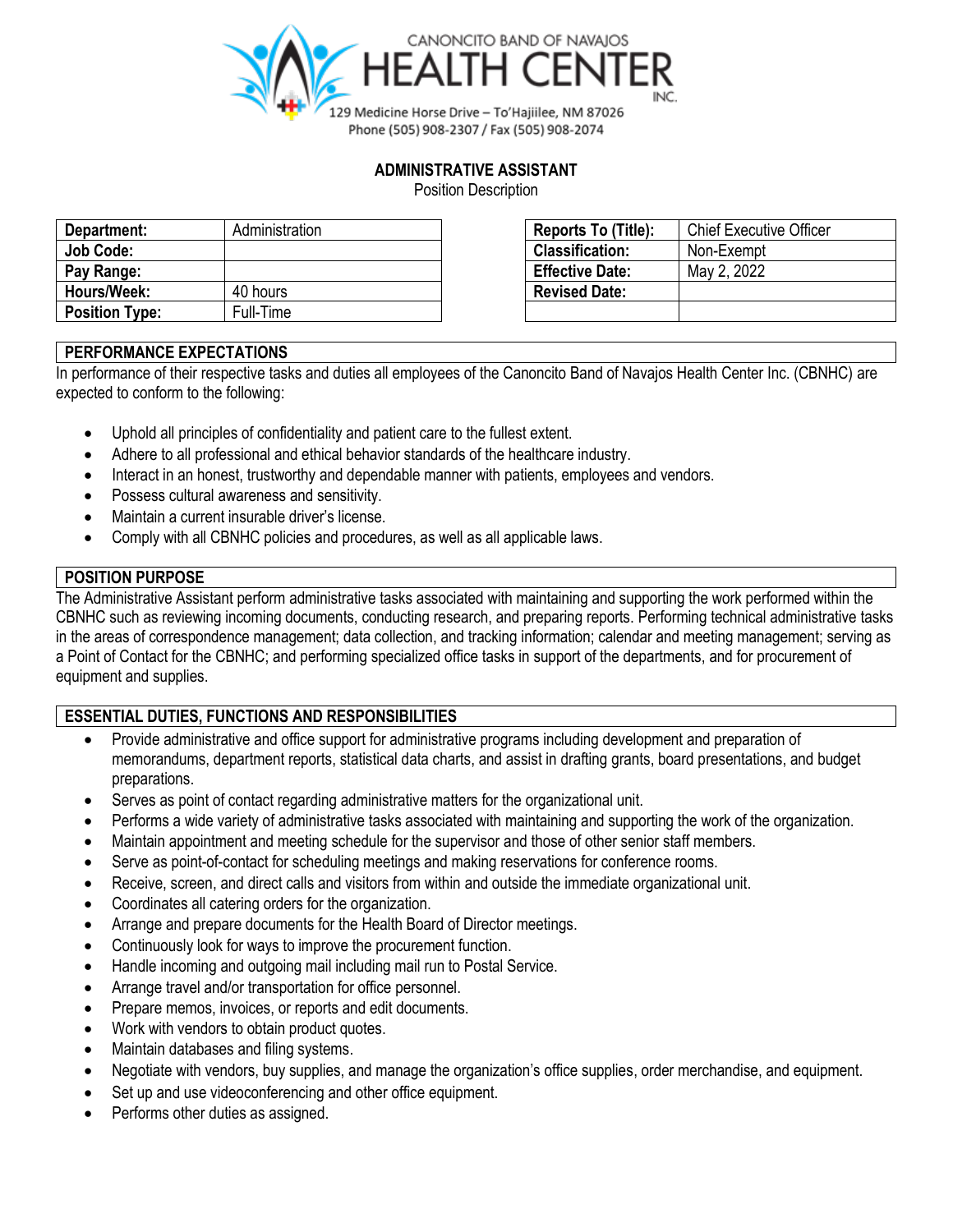

## **ADMINISTRATIVE ASSISTANT**

Position Description

## **MINIMUM MANDATORY QUALIFICATIONS**

**Experience** 

• One (1) year experience as an Administrative Assistant or related job duties.

### **Education**

• High School Diploma

Mandatory Knowledge, Skills, Abilities and Other Qualifications

- Must be able to carry out the essential duties, functions and responsibilities.
- Must present a positive appearance, maintain a professional demeanor and provide exceptional customer service.
- Strong working knowledge of computers and software applications.
- A team player with excellent communication, interpersonal skills and multi-tasking skills.
- Must be able to make independent decisions on a daily basis, addressing the best way to handle specific tasks.
- Ability to communicate clearly and effectively with patients and other external parties in a courteous and friendly manner at all times.
- Must collaborate with other administrators and support personnel, management and clients on a regular basis.
- Must have good organizational skills to manage diverse responsibilities.
- Must be able to maintain confidentiality at all times.
- Must have exceptional grammar skills including spelling, punctuation, sentence structure and writing.
- Must be proficient writing with a variety of styles, from creative to professional to technical and more.
- Ability to perform other duties as assigned.

### **PREFERRED QUALIFICATIONS**

- Bilingual skills in English and the Navajo language.
- Associate's degree in Business Administration or related field.
- Two (2) or more years of experience in a healthcare setting.

## **WORK ENVIRONMENT**

The work environment characteristics described here are representative of those an employee encounters while performing the primary functions of this job. Normal office conditions exist, and the noise level in the work environment can vary from low to moderate. Limited overnight travel may be required from time to time. This position may be exposed to certain health risks that are inherent when working within a health center facility.

#### Physical Demands

The physical demands described here are representative of those that must be met by an employee to successfully perform the primary functions of this job. While performing the duties of this job, the employee may be required to frequently stand, walk, sit, bend, twist, talk and hear. There may be prolonged periods of sitting, keyboarding, reading, as well as driving or riding in transport vehicles. The employee must occasionally lift and/or move up to 50 pounds. Specific vision abilities required by this job include reading, distance, computer, and color vision. Taking and hearing are essential to communicate with patients, vendors and staff.

## Mental Demands

There are a number of deadlines associated with this position. The employee must also multi-task and interact with a wider variety of people on various and, at times, complicated issues.